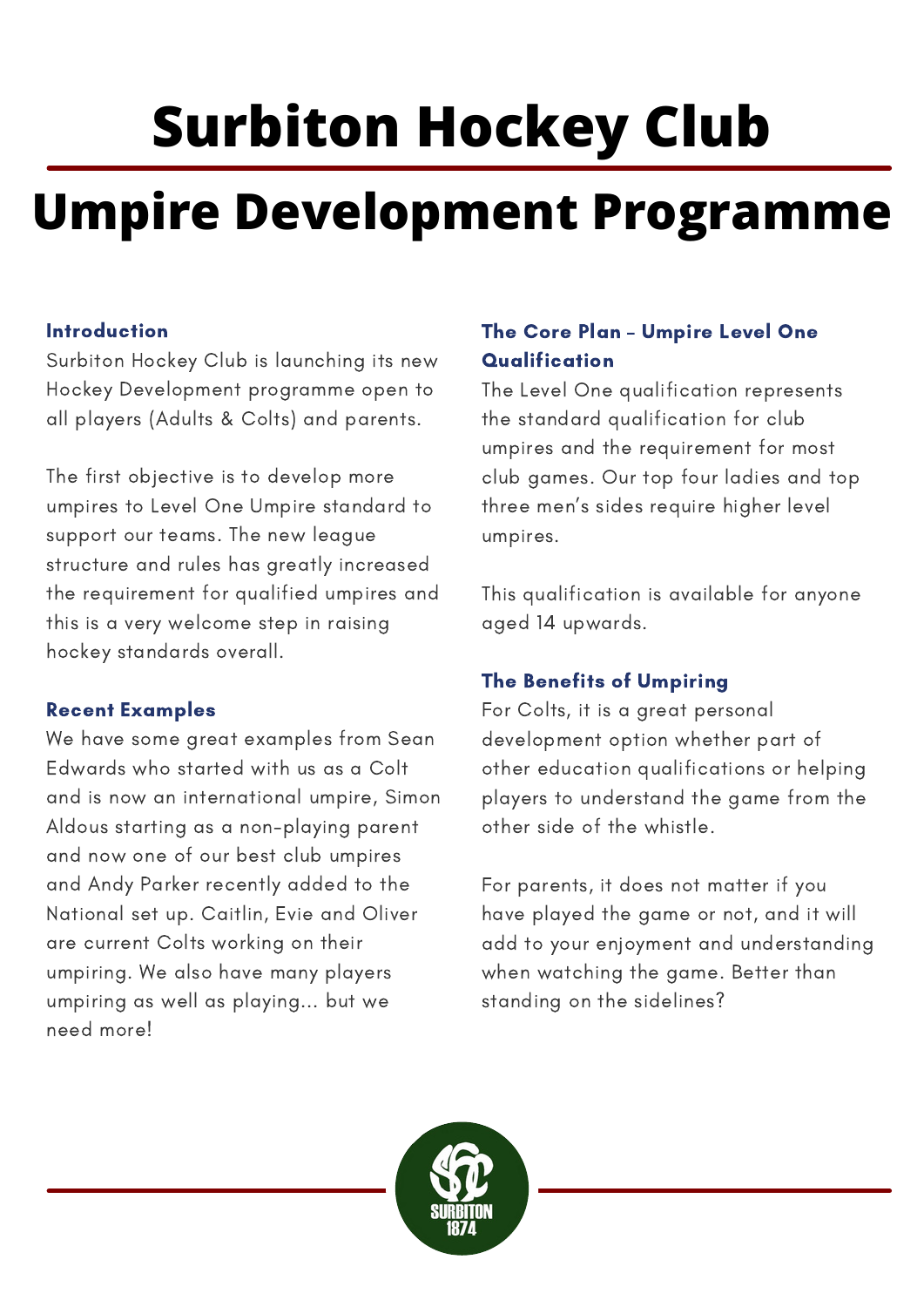And for everyone, very simply it is a fantastic way to get to know your way round the club and meet more people.

### The Steps for Umpire Level One **Qualification**

The plan is to achieve qualification from scratch within a three month period. Anyone who has umpired before will progress more quickly and the time needed may vary.

Step One – The England Hockey ("EH") Online Course comprising a Rules Test and 2 Hour Zoom Course

Step Two – Umpiring Practice (estimated at 10 games)

Step Three – Surbiton Practical 3 Hour Course (established by Andy Parker)

Step Four – Match Assessment by Level Two Umpire

This balance of courses and actual umpiring supports an umpire in learning good habits early. Both courses will be relatively early although confident umpires with some prior knowledge can umpire before.

It is not a one size fits all and we will be flexible, supportive and give feedback.

The umpiring practice will be structured to allow progression with increasing demands in terms of speed, hockey skill levels and game management (a big part of the umpire's role as he/she deals with the many characters in a hockey team).



Colts games will feature strongly for all as this allows early practice and progression to the older Colts teams as well as ability for our Saturday umpires to watch and coach.

We will also pair developing umpires with qualified umpires on games with occasional use of radios for communication (the new radios are superb and the club is starting to use them).

When the EH Online Course has been completed and enough experience gained then adult Saturday games will be umpired, again with increasing difficulty.

We will arrange Assessments when umpires are judged ready. A bit like a driving test, you may not pass first time but will learn from the experience.

#### **Costs**

The Online Course cost is £30 with no other costs for Assessment or otherwise.